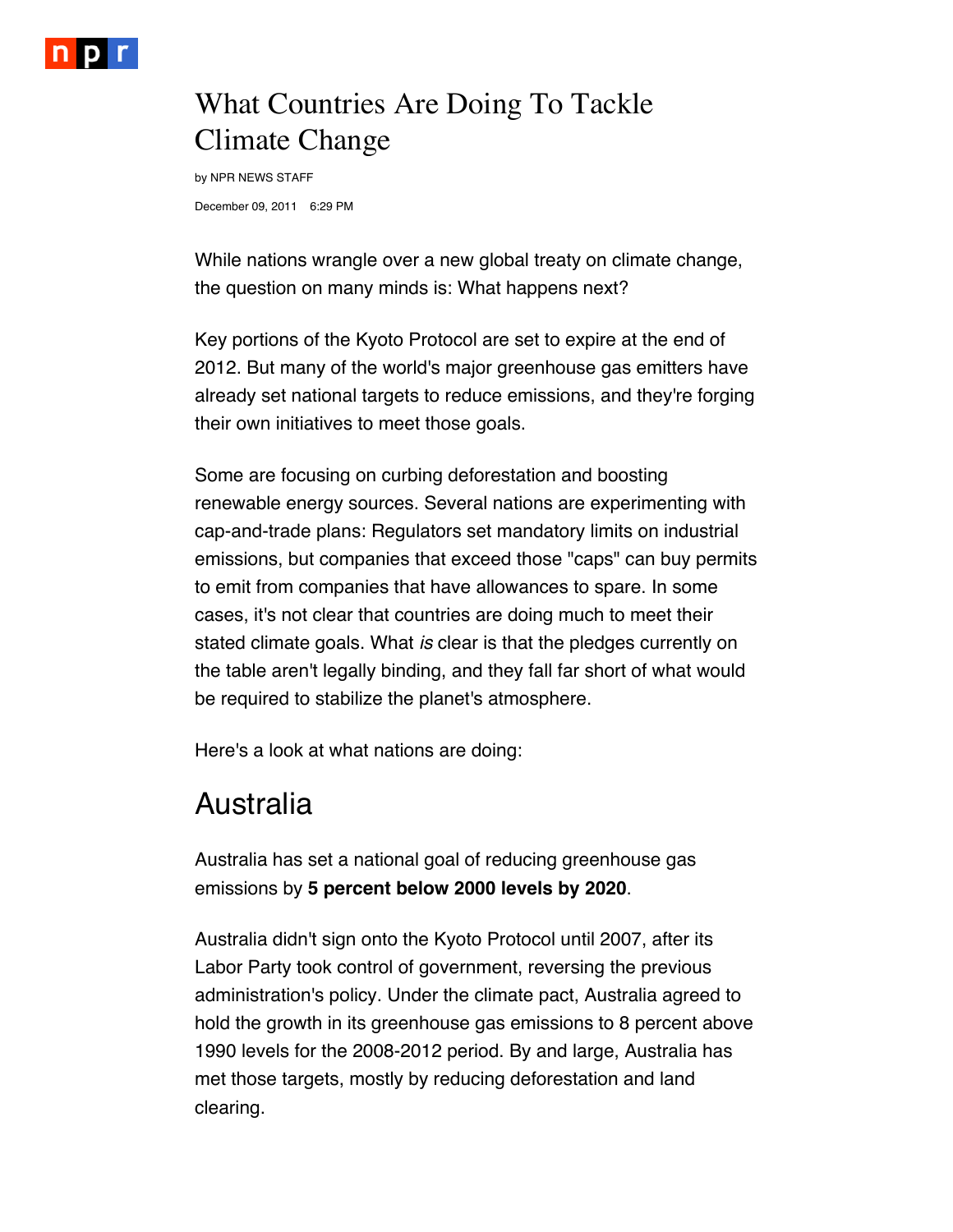In November 2011, Australian lawmakers approved an ambitious carbon trading plan — the world's largest outside of Europe. Under the plan, Australia's 500 worst polluters would be forced to pay a tax on every ton of carbon they emit starting in July 2012. By 2015, the nation plans to move to a full-on, market-based carbon trading system. Australia says it plans to link its carbon market to one set up in neighboring New Zealand. That might make it harder to dismantle the market if conservatives win back control of Australia's government in 2013.

### Brazil

Brazil is aiming to reduce its **emissions to 1994 levels and cut deforestation by 80 percent** from historic highs by 2020.

Brazil's National Climate Change Plan is focused on expanding renewable electric energy sources and beefing up the use of biofuels in the transportation industry. The country is also focusing heavily on reducing deforestation rates: It's hoping to eliminate illegal deforestation and bring the net loss of forest coverage to zero by 2015.

But a proposal to loosen Brazil's deforestation rules is currently making its way through the legislature. If enacted, critics say the changes could create more opportunities for logging.

## Canada

When Canada signed onto the Kyoto Protocol, it committed to reducing its greenhouse gas emissions by 6 percent below 1990 levels. It later proposed a new, less ambitious goal to reduce emissions by **17 percent from 2005 levels by 2020**, a pledge that matches the U.S.

Canada did little to try to meet its obligations under the Kyoto Protocol. Indeed, today, the country's emissions are 17 percent above 1990 levels — in large part because of emissions tied to the dirty business of extracting oil from Alberta's tar sands.

According to a Canadian government report released in mid-2011, emissions from tar sands will more than cancel out the progress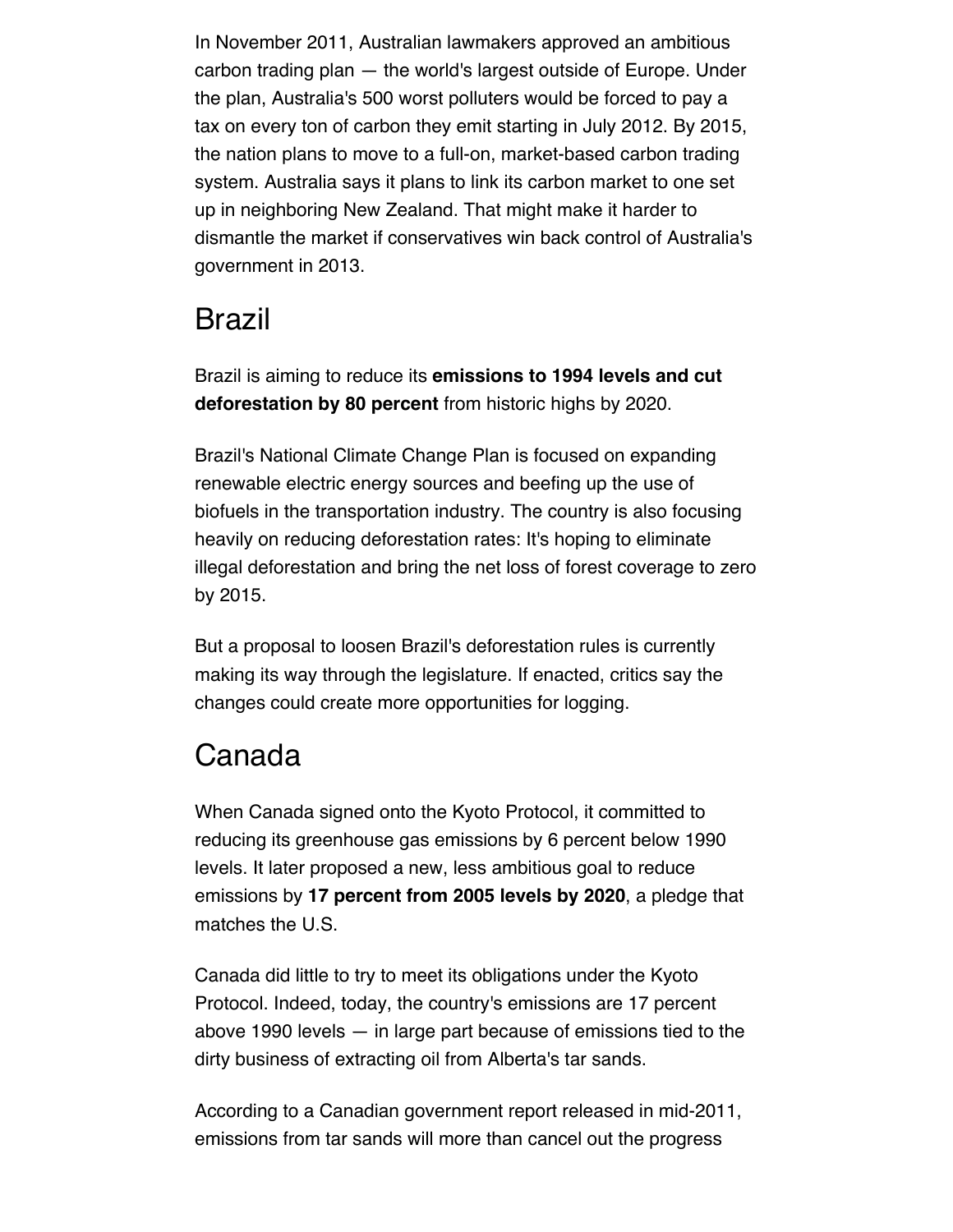that Canada has made in shifting its electricity generation from coal to natural gas. By 2020, the report projects that Canada will fall well short of its stated emission-reduction targets.

# China

#### **China hasn't made any pledges to reduce its carbon**

**emissions.**As its economy grows, emissions will increase. But China has promised to become at least 40 percent more energy efficient by 2015.

China is the world's biggest producer and consumer of coal — and the No. 1 emitter of greenhouse gases and the second-largest consumer of energy. But it's also a developing nation — which means that, like other developing nations, it isn't required to lower its emissions under the Kyoto Protocol.

Still, China's coal resources aren't infinite, and as the country finds itself importing more of the fossil fuel to power its growth, it is also aggressively pursuing renewable energy sources. Chinese leaders have said they want non-fossil fuels to account for 15 percent of the nation's energy sources by 2020. Under a law passed in 2005, Chinese power grid companies are required to purchase a certain percentage of their total power supply from renewable energy sources. And China provides extensive subsidies to its clean energy sector — like the U.S., it hopes that green tech jobs can fuel future growth. Even so, many analysts warn that weaning China off coal won't be easy.

The country has also committed to boosting its forest cover, and it is experimenting with a carbon trading plan: Lawmakers recently approved a pilot program in seven provinces and cities.

# European Union

The EU and its 27 member states have pledged to reduce emissions by **20 percent below 1990 levels by 2020**. The EU has said it would bump this commitment up to 30 percent if other developed countries sign up for similar commitments.

Under the Kyoto Protocol, the then-15 EU member states signed on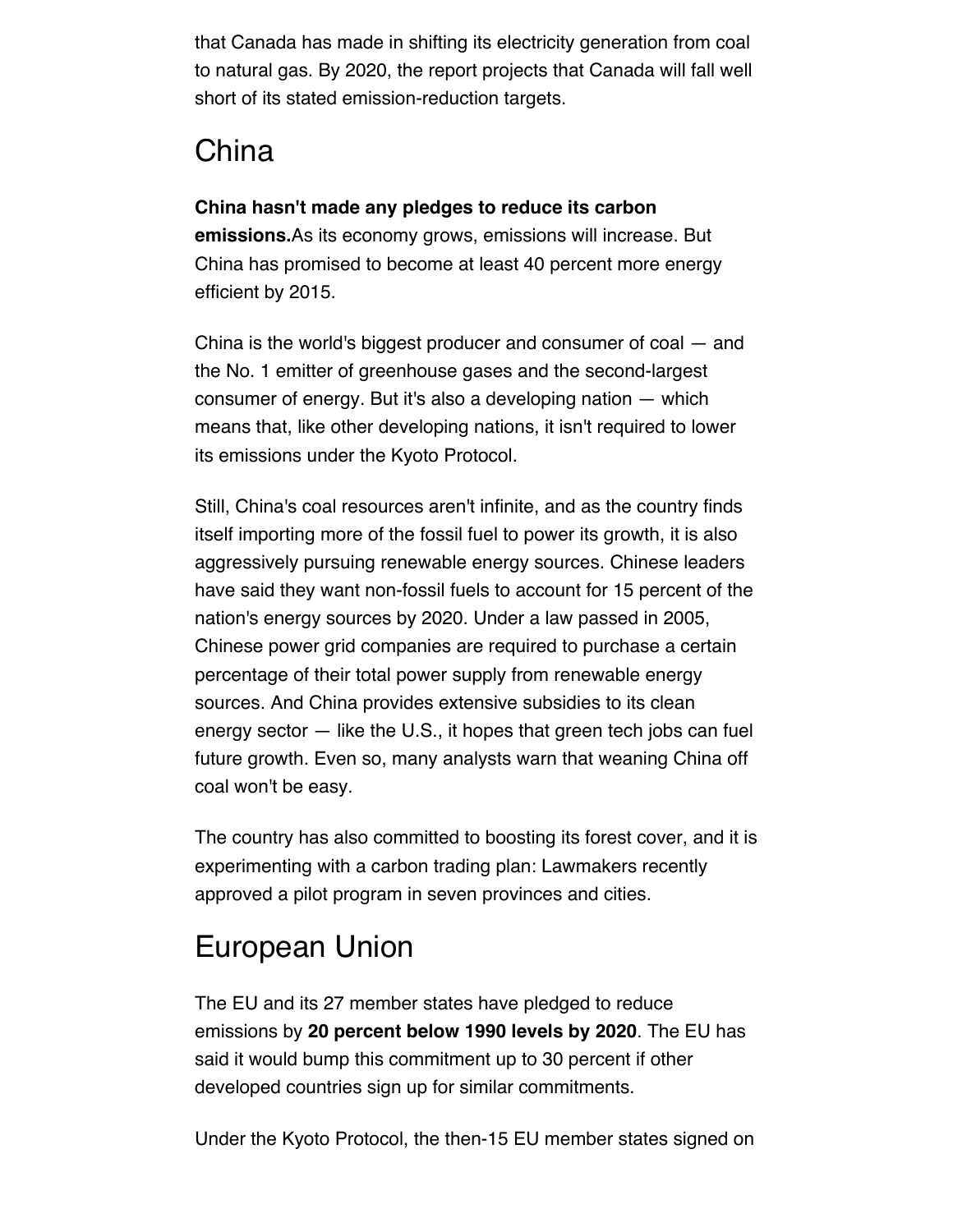to reduce emissions by 8 percent below 1990 levels by 2012. To meet that goal, in 2005 the EU launched the biggest carbon trading market in the world. Today, all 27 member states are required to participate, plus Iceland, Liechtenstein and Norway. Major factories and power plants in the EU are granted permits for how much carbon they can emit. Companies that emit less carbon than their allotted amount can sell their extra carbon credits to firms that exceed their emissions limit.

Starting in January, all airlines with flights that take off or land in Europe will be required to buy carbon permits to offset emissions from their flights. That requirement has sparked objections and legal challenges from several nations that argue it violates international law.

#### India

India, like China, also **won't commit to reducing its carbon emissions** — saying that would hurt efforts to bring millions of its citizens out of poverty. But it has agreed to increase its energy efficiency by 20 percent by 2015.

India is the world's No. 3 emitter of greenhouse gases, but because it's a developing nation, it isn't required to cut emissions under the Kyoto Protocol. That said, India is an active participant in the Clean Development Mechanism — a carbon offset plan set up under the Kyoto Protocol. Basically, the CDM lets developing nations like India earn credits for implementing emission-reducing projects. India can then sell those credits to an industrialized nation, which can count them toward its overall emissions-reduction commitment. India has hundreds of CDM projects; almost half of them focus on wind power and biomass.

India has set an ambitious goal of getting 20 gigawatts of solar power online by 2022. A gigawatt of electricity is enough to power a small city. In 2010, the country started levying a carbon tax on coal to help subsidize renewable energy projects.

## Indonesia

Indonesia has pledged to cut emissions by **26 percent by 2020**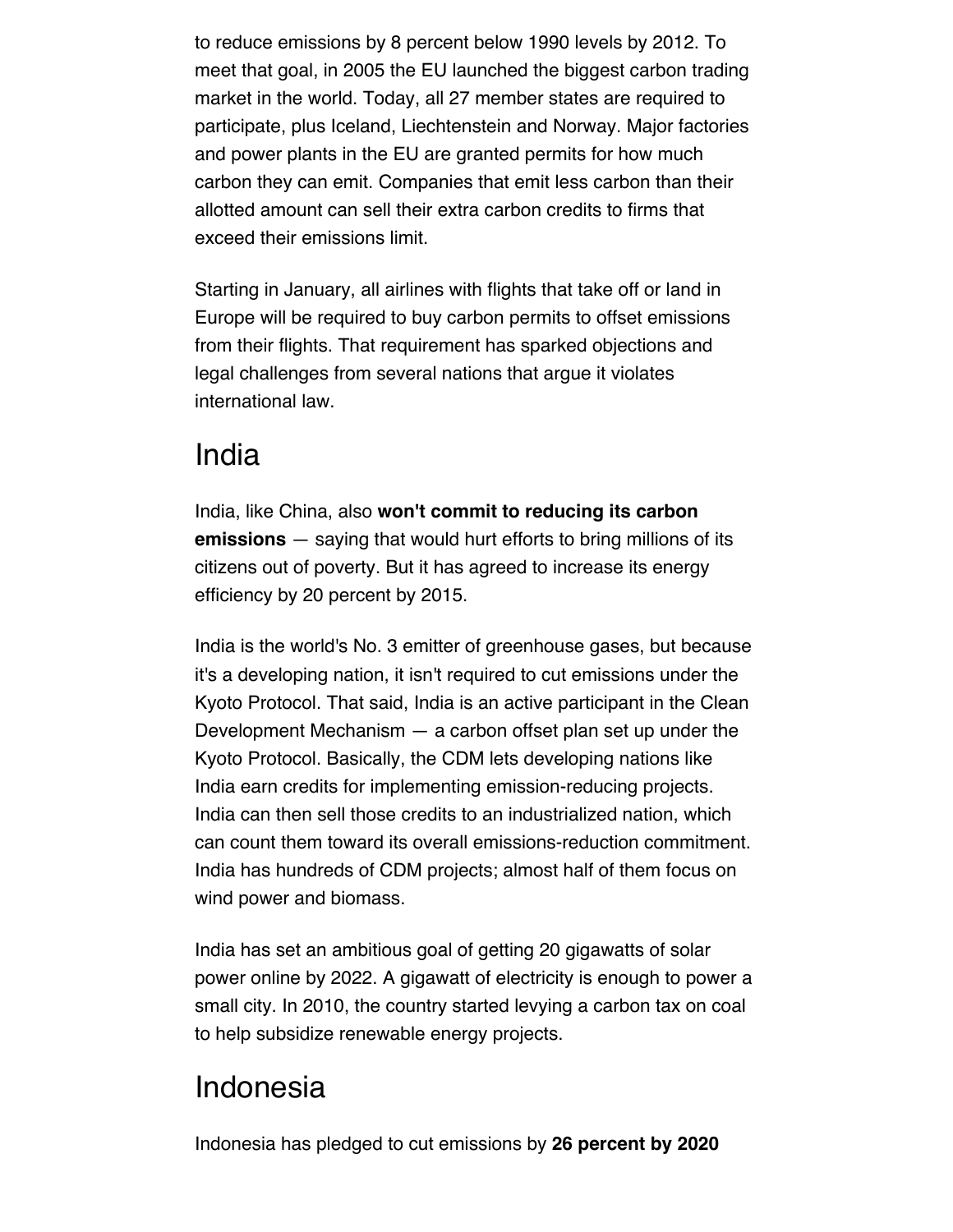#### **from today's levels**.

Indonesia is home to vast swaths of tropical forests, which suck up atmospheric carbon. But those forests are being logged at an alarming rate — and that's releasing huge amounts of carbon into the atmosphere. Under a deal with Norway that went into effect in May 2011, Indonesia agreed to implement a two-year moratorium on new concessions for clearing forests in exchange for \$1 billion in support for its forest conservation efforts.

But many observers question Indonesia's commitment to preventing deforestation, given that the country's current economic boom has been largely fueled by extraction of its natural resources. Allegations that Forestry Ministry officials have lined their political war chests with funds raised by selling off logging rights haven't done much to bolster confidence.

## Japan

Japan has pledged to reduce its emissions by **25 percent below 1990 levels by 2020**.

The world's No. 5 greenhouse gas producer, Japan committed to reducing its emissions by 6 percent below their 1990 levels under the Kyoto Protocol, and it was largely on track to meet that goal. In 2010, it launched a cap-and-trade plan aimed at forcing some 1,300 major businesses — including large office buildings, public buildings and schools — in the Tokyo metropolitan region to reduce their emissions.

However, the Fukushima nuclear disaster threw Japan a fastball. The nation relied on nuclear power for about a third of its electricity, but in the wake of the March 2011 accident, the vast majority of its reactors have gone offline. The lost output forced Japan to institute energy-reducing measures and, in the short term, to rely more heavily on fossil fuel-burning power utilities — which boosted its emissions in 2011. With the Japanese public now wary about nuclear energy, the nation's leaders are trying to find a new way forward.

# Russia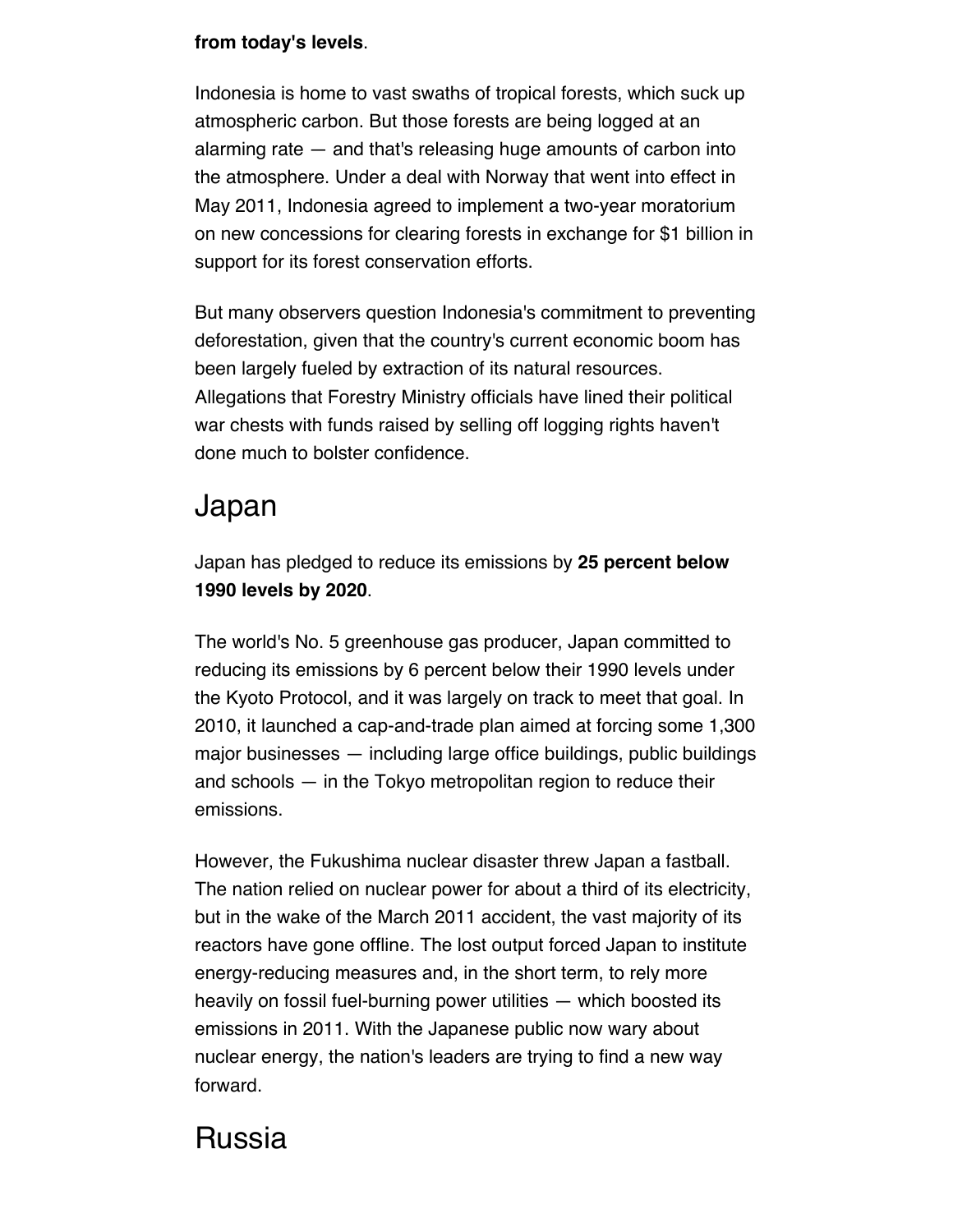Russia has pledged to reduce its emissions by at least **15 percent from 1990 levels** — a year when the Soviet Union was still in existence, and emissions from heavy industry, mostly related to the military, were sky high.

When Russia ratified the Kyoto Protocol in 2004, it pledged to hold its greenhouse gas emissions at or below 1990 levels. After the Soviet Union collapsed, Russia's emissions did, too. So the country hasn't had to do much to meet its Kyoto pledges.

Indeed, Russia has long been known as a country with little regard for environmental concerns, and it is still largely dependent on many heavy industries that are considered major polluters. Despite Russian ratification of the climate pact, for a long time the country's leaders continued to question the human role in climate change.

In 2009, the Russian government quietly reversed that position, adopting a new climate doctrine that seemed to accept human contribution to global warming. The same year, the country pledged to reduce its emissions by at least 15 percent from 1990. However, this pledge still doesn't require any action on Russia's part: By some estimates, the country's emissions remain more than 30 percent below 1990 highs. Though Russia has unveiled energy-efficiency goals, analysts call the country's climate policies "a black hole."

## South Africa

South Africa expects its **emissions to peak between 2020 and 2025**, then remain flat for a decade before dropping off. By 2020, South Africa aims for emissions to top out at levels 34 percent lower than if the country were to take no actions.

South Africa is highly dependent on coal — about 90 percent of its electricity comes from burning the fossil fuel — and it's a major contributor to greenhouse gas emissions in Africa. The nation is slowly studying cleaner energy options and more energy-efficient alternatives. But to move forward with any emission reductions, South Africa says it's going to need funding and support from industrialized nations.

South Africa's renewable energy initiative aims to make clean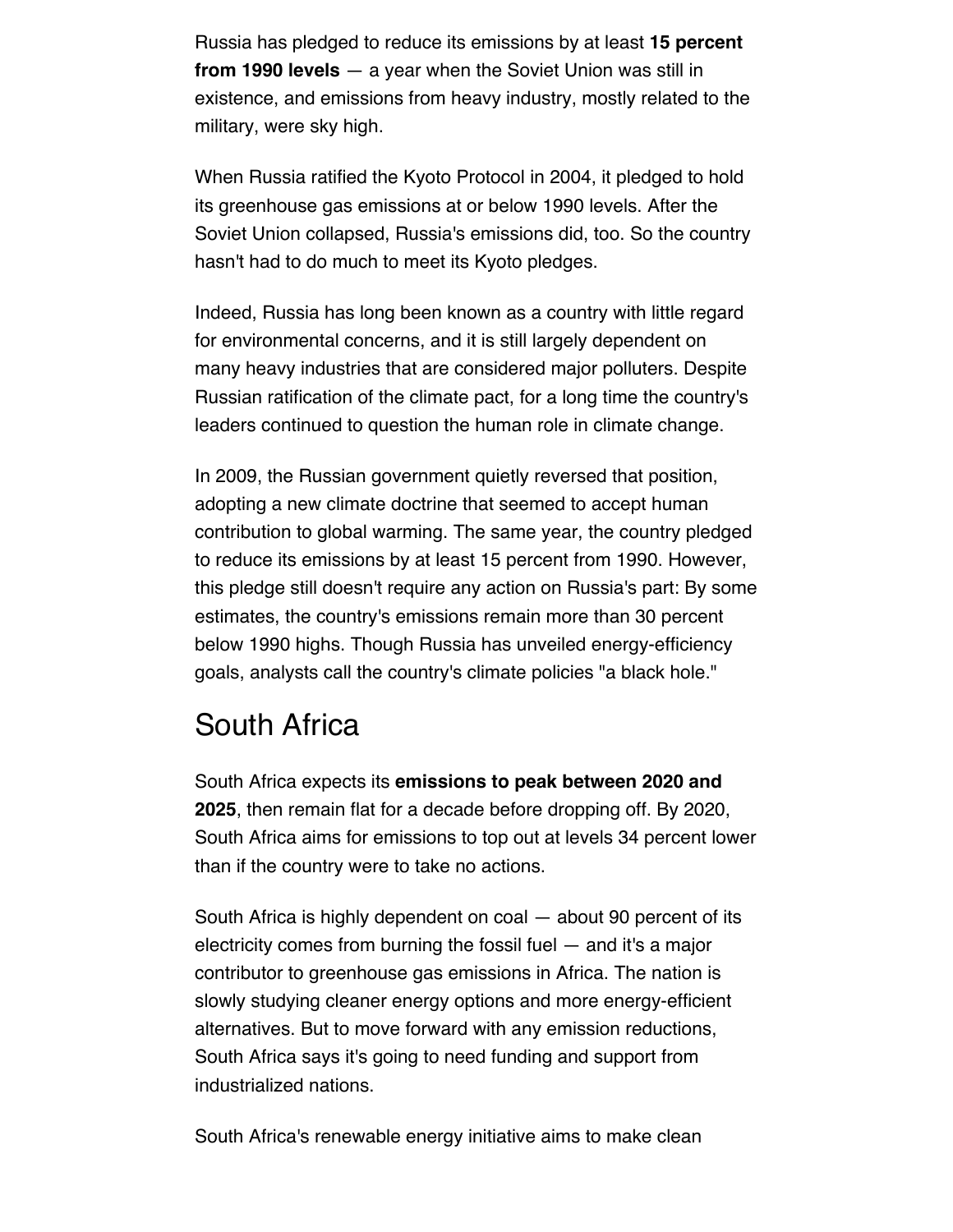power account for nearly 9 percent of the nation's energy mix by 2030. But that project is just getting off the ground: Construction on the first few dozen projects, mostly wind and solar power plants, won't begin until after mid-2012 at the earliest.

The country says it's committed to making nuclear power — which currently supplies about 5 percent of its electricity  $-$  a much bigger part of its energy mix in the future. But a shortage of funding may delay those plans.

## United States

The U.S. pledged to**reduce emissions by 17 percent by 2020**, but that promise was contingent on Congress passing an aggressive cap-and-trade bill. Instead, the bill ended up in the trash, and **the U.S. hasn't made it clear how it will meet its emission goals**.

The U.S. has taken some actions at the federal level to curb emissions, including new nationwide fuel-efficiency standards for cars and light trucks. Individual states also have laws designed to lower their emissions in the coming decades. California has the most ambitious plan: Starting in 2013, the state will cap greenhouse gas emissions from factories and power plants, and, eventually, emissions from vehicles.

But even with all those state and federal actions taken together, the World Resources Institute figures that the U.S. can't achieve a 17 percent reduction in emissions by 2020. New federal laws — for example, one that puts a tax on carbon emissions — would need to fill the gap, and prospects for that aren't good.

While nations wrangle over a new global treaty on climate change, the question on many minds is: What happens next?

Key portions of the Kyoto Protocol are set to expire at the end of 2012. But many of the world's major greenhouse gas emitters have already set national targets to reduce emissions, and they're forging their own initiatives to meet those goals.

Some are focusing on curbing deforestation and boosting renewable energy sources. Several nations are experimenting with cap-and-trade plans: Regulators set mandatory limits on industrial emissions, but companies that exceed those "caps" can buy permits to emit from companies that have allowances to spare. In some cases, it's not clear that countries are doing much to meet their stated climate goals. What *is* clear is that the pledges currently on the table aren't legally binding, and they fall far short of what would be required to stabilize the planet's atmosphere. Here's a look at what nations are doing: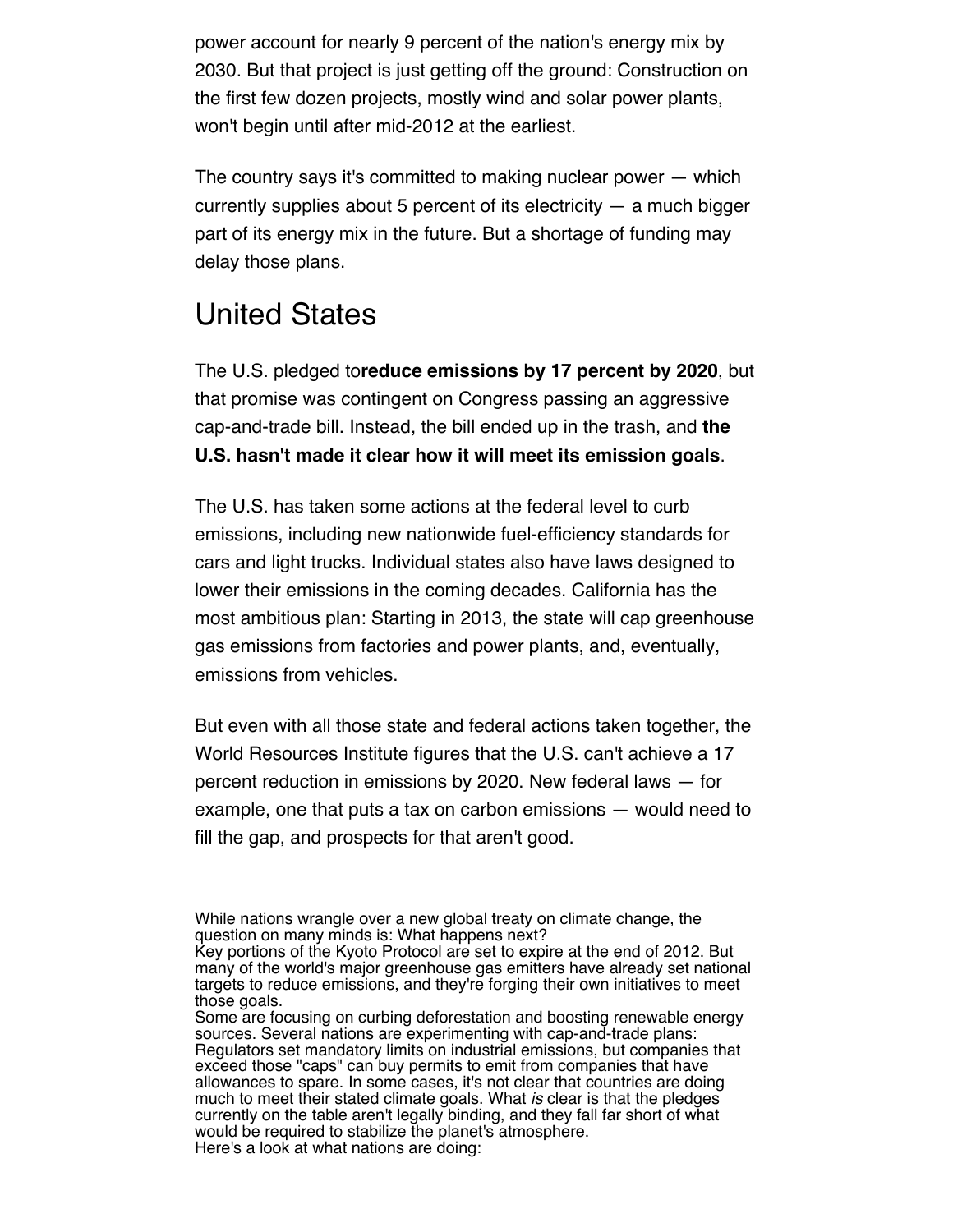Australia



Australia has set a national goal of reducing greenhouse gas emissions by **5**

Australia didn't sign onto the Kyoto Protocol until 2007, after its Labor Party took control of government, reversing the previous administration's policy. Under the climate pact, Australia agreed to hold the growth in its greenhouse gas emissions to 8 percent above 1990 levels for the 2008-2012 period. By and large, Australia has met those targets, mostly by reducing deforestation and land clearing.

In November 2011, Australian lawmakers approved an ambitious carbon trading plan — the world's largest outside of Europe. Under the plan, Australia's 500 worst polluters would be forced to pay a tax on every ton of carbon they emit starting in July 2012. By 2015, the nation plans to move to a full-on, market-based carbon trading system. Australia says it plans to link its carbon market to one set up in neighboring New Zealand. That might make it harder to dismantle the market if conservatives win back control of Australia's government in 2013.

Brazil



Brazil is aiming to reduce its **emissions to 1994 levels and cut deforestation by 80 percent** from historic highs by 2020. Brazil's National Climate Change Plan is focused on expanding renewable electric energy sources and beefing up the use of biofuels in the transportation industry. The country is also focusing heavily on reducing deforestation rates: It's hoping to eliminate illegal deforestation and bring the net loss of forest coverage to zero by 2015.

But a proposal to loosen Brazil's deforestation rules is currently making its way through the legislature. If enacted, critics say the changes could create more opportunities for logging. Canada



When Canada signed onto the Kyoto Protocol, it committed to reducing its greenhouse gas emissions by 6 percent below 1990 levels. It later proposed a new, less ambitious goal to reduce emissions by **17 percent from 2005 levels by 2020**, a pledge that matches the U.S.

Canada did little to try to meet its obligations under the Kyoto Protocol. Indeed, today, the country's emissions are 17 percent above 1990 levels — in large part because of emissions tied to the dirty business of extracting oil from Alberta's tar sands.

According to a Canadian government report released in mid-2011, emissions from tar sands will more than cancel out the progress that Canada has made in shifting its electricity generation from coal to natural gas. By 2020, the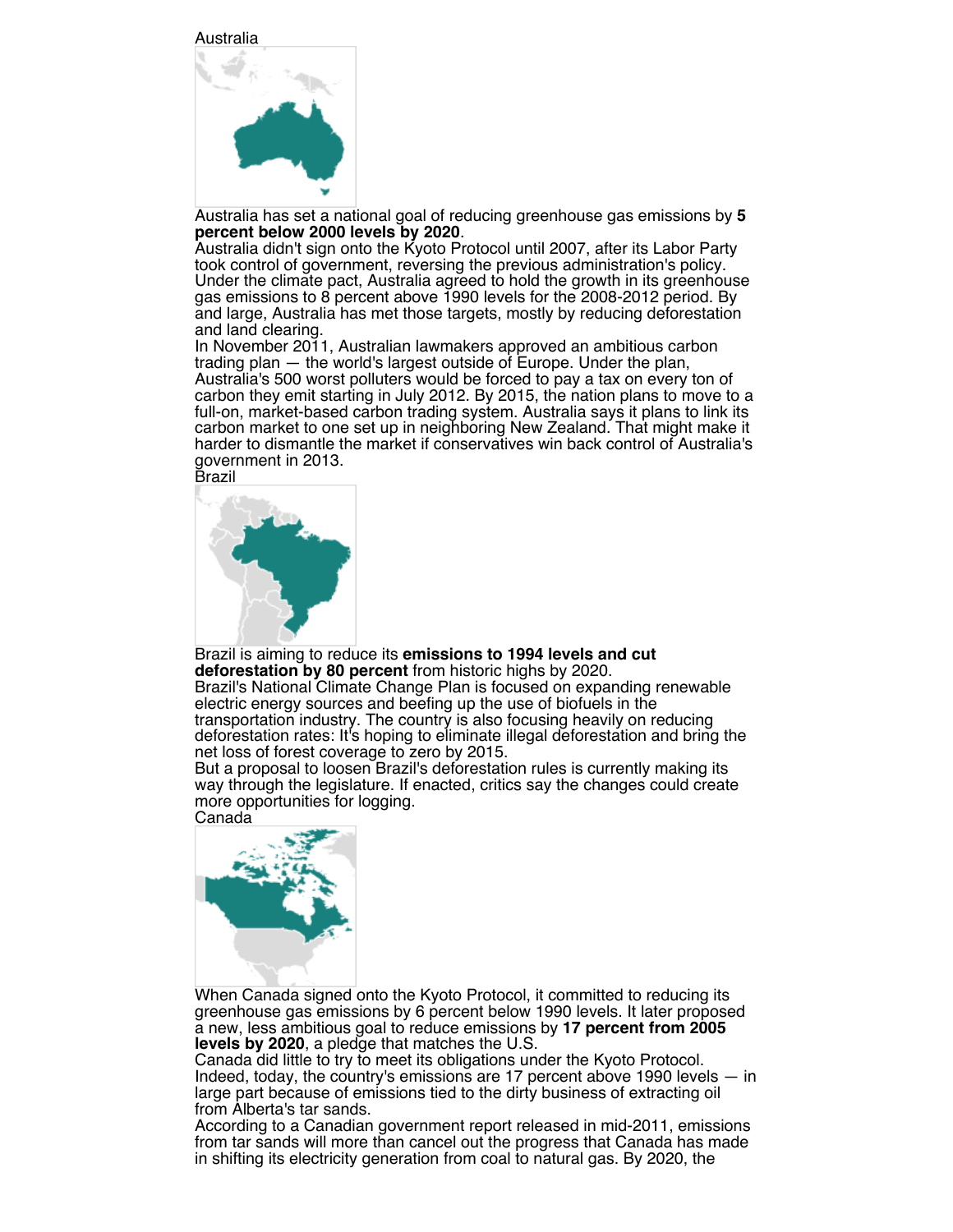report projects that Canada will fall well short of its stated emission-reduction targets. China



**China hasn't made any pledges to reduce its carbon emissions.** As its economy grows, emissions will increase. But China has promised to become at least 40 percent more energy efficient by 2015.

China is the world's biggest producer and consumer of coal — and the No. 1 emitter of greenhouse gases and the second-largest consumer of energy. But it's also a developing nation — which means that, like other developing nations, it isn't required to lower its emissions under the Kyoto Protocol. Still, China's coal resources aren't infinite, and as the country finds itself importing more of the fossil fuel to power its growth, it is also aggressively pursuing renewable energy sources. Chinese leaders have said they want non-fossil fuels to account for 15 percent of the nation's energy sources by 2020. Under a law passed in 2005, Chinese power grid companies are required to purchase a certain percentage of their total power supply from renewable energy sources. And China provides extensive subsidies to its clean energy sector — like the U.S., it hopes that green tech jobs can fuel future growth. Even so, many analysts warn that weaning China off coal won't be easy.

The country has also committed to boosting its forest cover, and it is experimenting with a carbon trading plan: Lawmakers recently approved a pilot program in seven provinces and cities.

European Union



The EU and its 27 member states have pledged to reduce emissions by **20 percent below 1990 levels by 2020**. The EU has said it would bump this commitment up to 30 percent if other developed countries sign up for similar commitments.

Under the Kyoto Protocol, the then-15 EU member states signed on to reduce emissions by 8 percent below 1990 levels by 2012. To meet that goal, in 2005 the EU launched the biggest carbon trading market in the world. Today, all 27 member states are required to participate, plus Iceland, Liechtenstein and Norway. Major factories and power plants in the EU are granted permits for how much carbon they can emit. Companies that emit less carbon than their allotted amount can sell their extra carbon credits to firms that exceed their emissions limit.

Starting in January, all airlines with flights that take off or land in Europe will be required to buy carbon permits to offset emissions from their flights. That requirement has sparked objections and legal challenges from several nations that argue it violates international law. India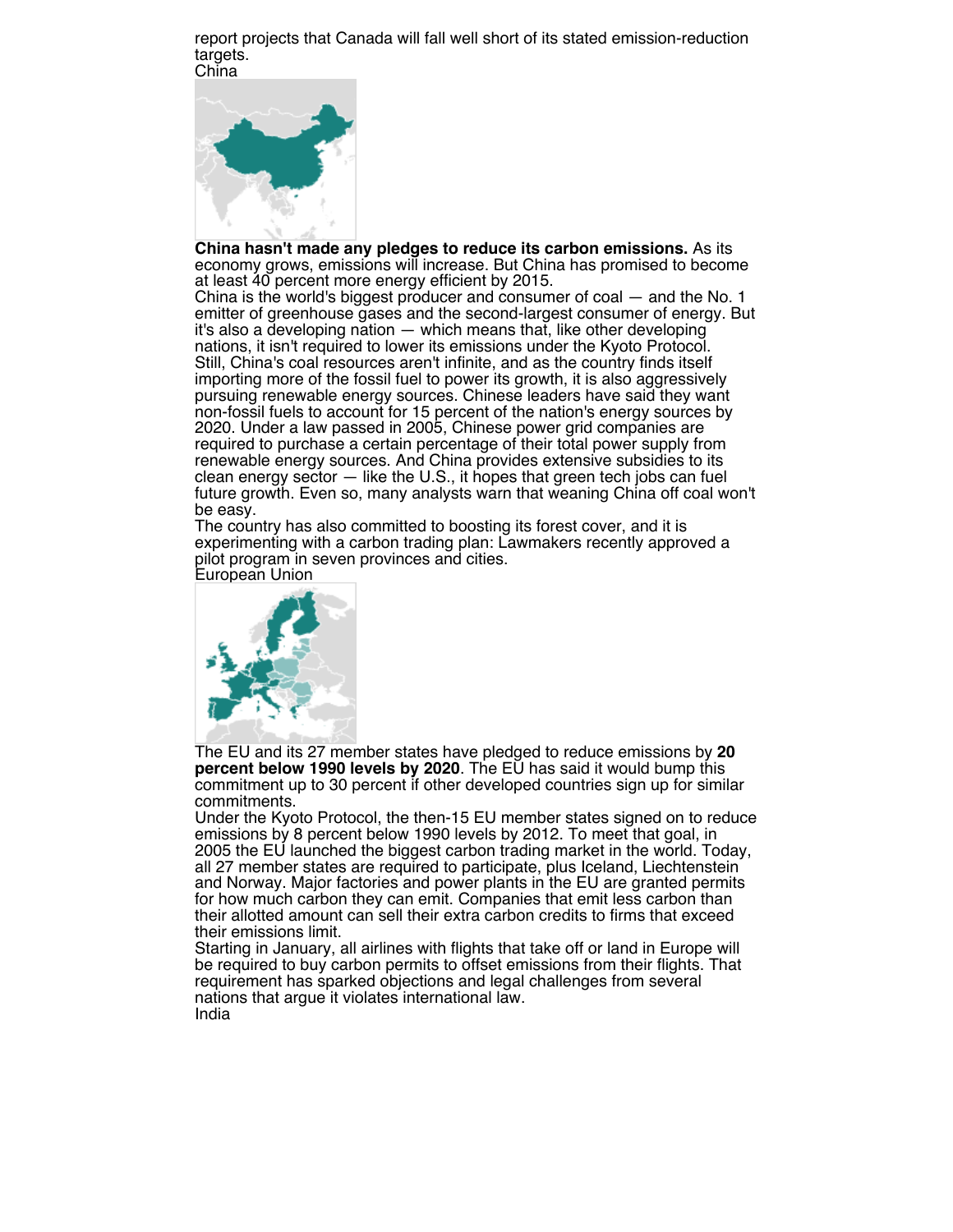

India, like China, also **won't commit to reducing its carbon emissions** saying that would hurt efforts to bring millions of its citizens out of poverty. But it has agreed to increase its energy efficiency by 20 percent by 2015. India is the world's No. 3 emitter of greenhouse gases, but because it's a developing nation, it isn't required to cut emissions under the Kyoto Protocol. That said, India is an active participant in the Clean Development Mechanism — a carbon offset plan set up under the Kyoto Protocol. Basically, the CDM lets developing nations like India earn credits for implementing emissionreducing projects. India can then sell those credits to an industrialized nation, which can count them toward its overall emissions-reduction commitment. India has hundreds of CDM projects; almost half of them focus on wind power and biomass.

India has set an ambitious goal of getting 20 gigawatts of solar power online by 2022. A gigawatt of electricity is enough to power a small city. In 2010, the country started levying a carbon tax on coal to help subsidize renewable energy projects.

Indonesia



Indonesia has pledged to cut emissions by **26 percent by 2020 from today's levels**.

Indonesia is home to vast swaths of tropical forests, which suck up atmospheric carbon. But those forests are being logged at an alarming rate — and that's releasing huge amounts of carbon into the atmosphere. Under a deal with Norway that went into effect in May 2011, Indonesia agreed to implement a two-year moratorium on new concessions for clearing forests in exchange for \$1 billion in support for its forest conservation efforts. But many observers question Indonesia's commitment to preventing deforestation, given that the country's current economic boom has been largely fueled by extraction of its natural resources. Allegations that Forestry Ministry officials have lined their political war chests with funds raised by selling off logging rights haven't done much to bolster confidence. Japan



Japan has pledged to reduce its emissions by **25 percent below 1990 levels by 2020**.

The world's No. 5 greenhouse gas producer, Japan committed to reducing its emissions by 6 percent below their 1990 levels under the Kyoto Protocol, and it was largely on track to meet that goal. In 2010, it launched a cap-and-trade plan aimed at forcing some 1,300 major businesses — including large office buildings, public buildings and schools — in the Tokyo metropolitan region to reduce their emissions.

However, the Fukushima nuclear disaster threw Japan a fastball. The nation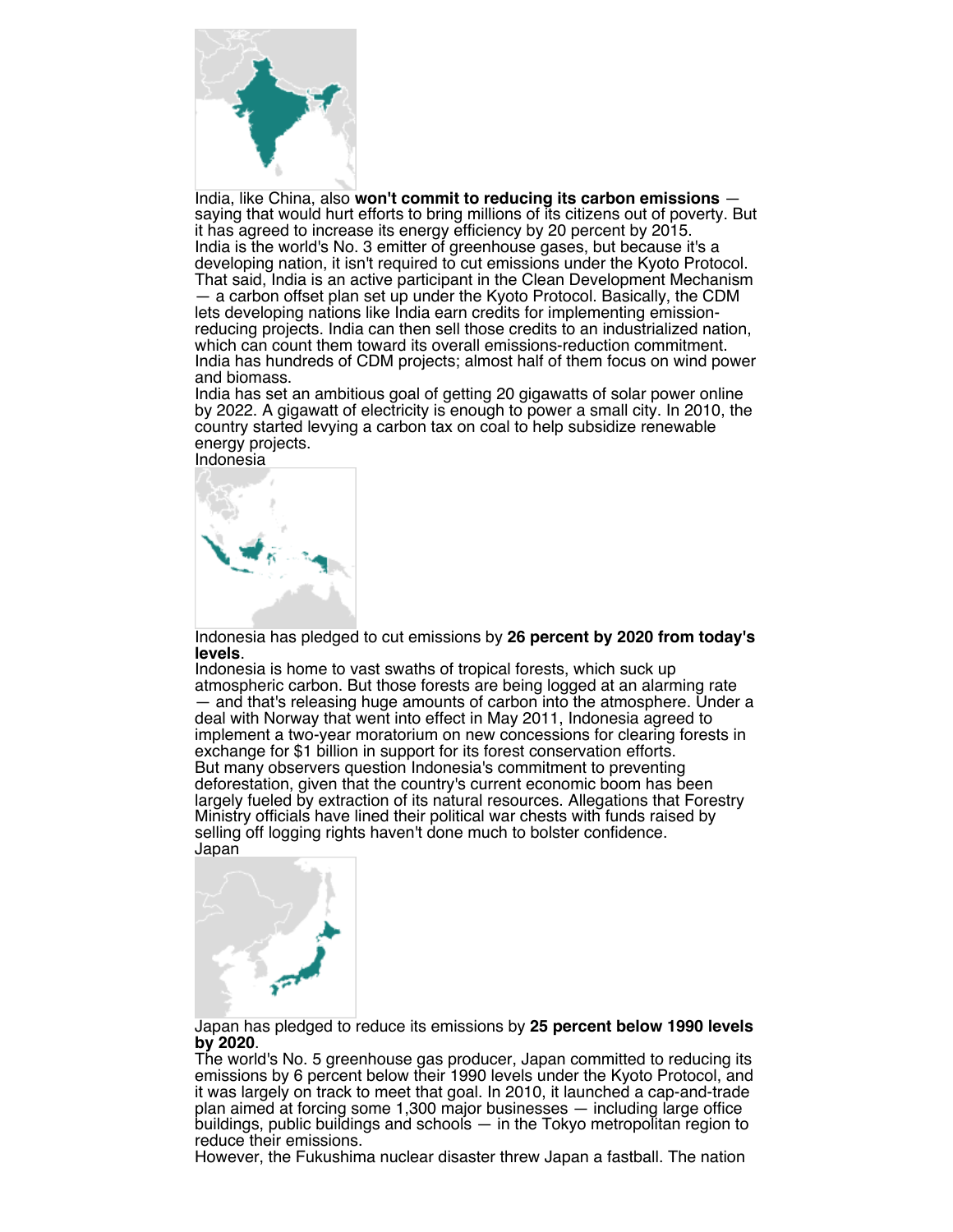relied on nuclear power for about a third of its electricity, but in the wake of the March 2011 accident, the vast majority of its reactors have gone offline. The lost output forced Japan to institute energy-reducing measures and, in the short term, to rely more heavily on fossil fuel-burning power utilities which boosted its emissions in 2011. With the Japanese public now wary about nuclear energy, the nation's leaders are trying to find a new way forward.



Russia has pledged to reduce its emissions by at least **15 percent from 1990 levels** — a year when the Soviet Union was still in existence, and emissions from heavy industry, mostly related to the military, were sky high. When Russia ratified the Kyoto Protocol in 2004, it pledged to hold its greenhouse gas emissions at or below 1990 levels. After the Soviet Union collapsed, Russia's emissions did, too. So the country hasn't had to do much to meet its Kyoto pledges.

Indeed, Russia has long been known as a country with little regard for environmental concerns, and it is still largely dependent on many heavy industries that are considered major polluters. Despite Russian ratification of the climate pact, for a long time the country's leaders continued to question the human role in climate change.

In 2009, the Russian government quietly reversed that position, adopting a new climate doctrine that seemed to accept human contribution to global warming. The same year, the country pledged to reduce its emissions by at least 15 percent from 1990. However, this pledge still doesn't require any action on Russia's part: By some estimates, the country's emissions remain more than 30 percent below 1990 highs. Though Russia has unveiled energyefficiency goals, analysts call the country's climate policies "a black hole." South Africa



South Africa expects its **emissions to peak between 2020 and 2025**, then remain flat for a decade before dropping off. By 2020, South Africa aims for emissions to top out at levels 34 percent lower than if the country were to take no actions.

South Africa is highly dependent on coal — about 90 percent of its electricity comes from burning the fossil fuel — and it's a major contributor to greenhouse gas emissions in Africa. The nation is slowly studying cleaner energy options and more energy-efficient alternatives. But to move forward with any emission reductions, South Africa says it's going to need funding and support from industrialized nations.

South Africa's renewable energy initiative aims to make clean power account for nearly 9 percent of the nation's energy mix by 2030. But that project is just getting off the ground: Construction on the first few dozen projects, mostly wind and solar power plants, won't begin until after mid-2012 at the earliest. The country says it's committed to making nuclear power — which currently supplies about 5 percent of its electricity  $-$  a much bigger part of its energy mix in the future. But a shortage of funding may delay those plans. United States